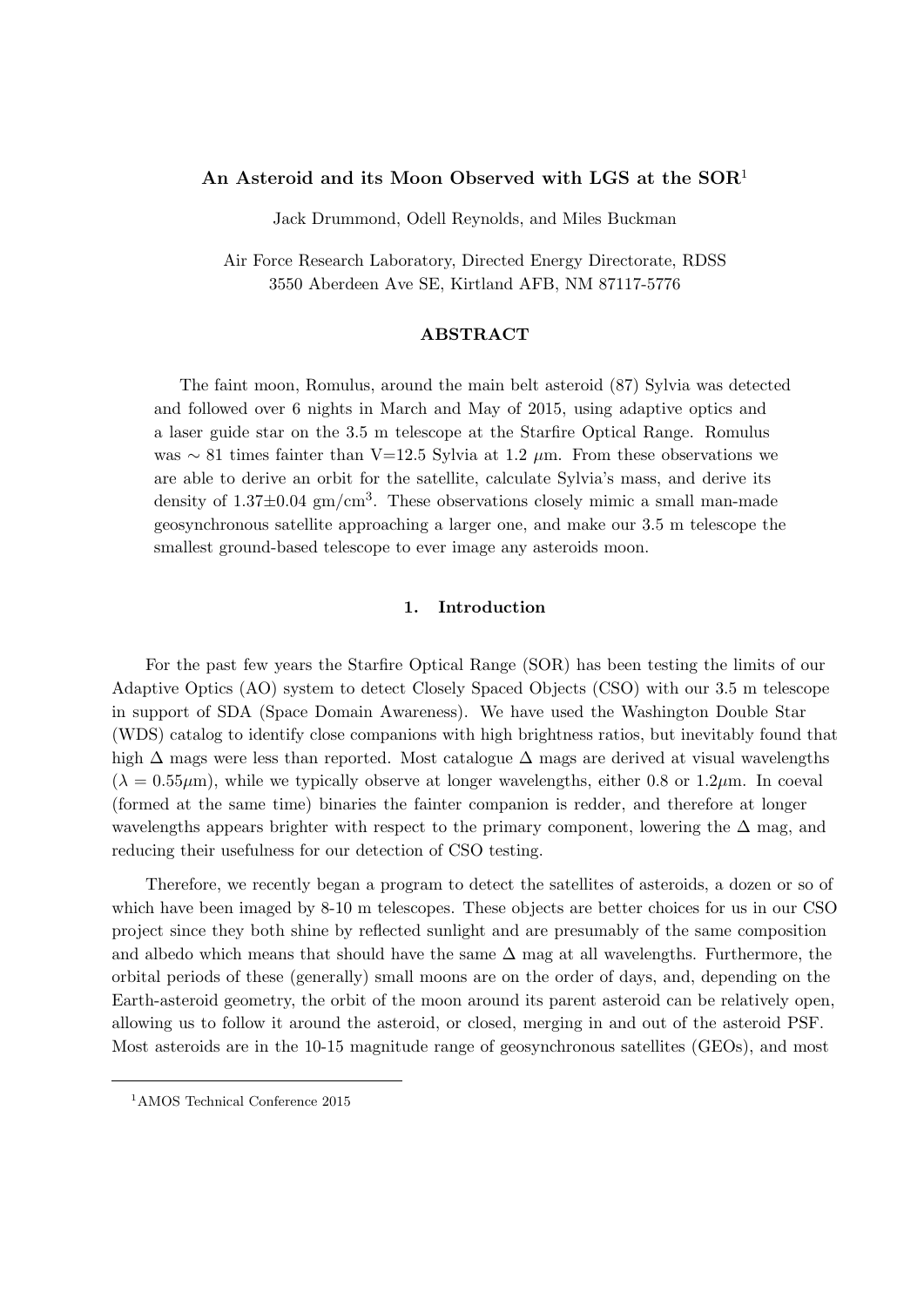moons are 5 magnitudes or more fainter than the asteroid. Altogether, these characteristics make asteroid moons ideal test objects for us, closely mimicking small man-made satellites approaching larger ones – the CSO problem.

It took a while for us to develop the right strategy to find these moons, as we report below, but on 2015 March 23, we finally detected the small moon Romulus around the Main Belt asteroid (89) Sylvia. Romulus was discovered with the Keck 10 m telescope in 2001 (Brown et al 2001) and has been followed ever since on 8 and 10 m telescopes. It has been the subject of two recent studies, by Fang et al (2012) and Berthier et al (2014), so that this system also provides some space truth for us. We detected the moon on 6 nights (and failed to detect it on several others) between March 23 and April 29, making the 3.5 m telescope the smallest ground-based telescope to ever image any asteroid's moon. From measuring Romulus' position with respect to Sylvia we have derived its orbit and the mass of the system. Then by combining this mass with previous determinations of Sylvia's volume, we have also derived Sylvia's density, a notoriously difficult quantity to determine short of a spacecraft flyby.

The point of this current paper is to report the successful detection schemes and to recount the methods for measuring separations and  $\Delta$  mags. For more information, see the paper to be submitted to *Icarus* this year (Drummond et al 2015; in preparation).

#### **2. Observations and Measurements**

On 2015 March 23, with our 3.5 m telescope using LGS AO, we targeted  $V=12.5$  asteroid (89) Sylvia. Suspected visually by the test director (the second author), it was confirmed the next morning with post-imaging processing, and subsequently observed several more times. Altogether, some 68 images of Romulus were measured on 6 nights between 2015 March 23 and May 29, and 3 more were found in our archives from 2012 November 12. Observations consisted of sets of 10, 20, 40 and 60 sec integrations, usually saturating the asteroid by 40 sec. Interestingly, if the moon could be seen at any integration time, it could be seen in all, albeit less clearly at shorter integration times.

For all of these observations, a sodium laser with 40 W out of the top of the launch telescope produced a laser guide star (LGS) for higher order AO correction, while the light from the asteroid itself provided tip-tilt correction. The system uses a 24x24 Shack-Hartmann wave front sensor (WFS), and in this case, I-band light  $(0.9 \mu m)$  is diverted to the track-focus sensor, while imaging in the J-band  $(1.2 \mu m)$ .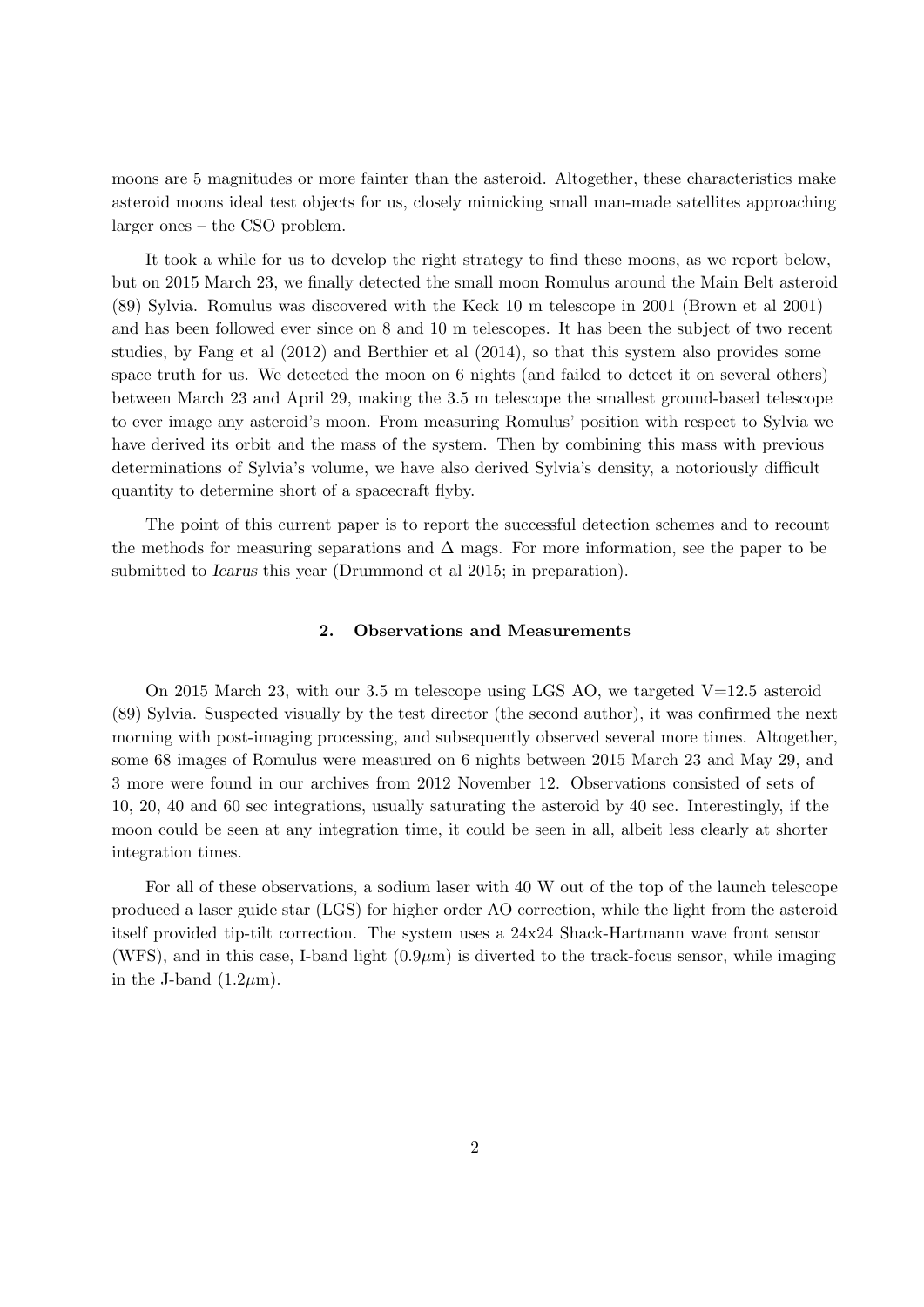## **2.1. Detections**

The most promising method for faint CSO detections is to subtract the PSF of the unresolved asteroid and search for the faint signal of the companion in the residuals. As has been previously determined, the AO PSF is Lorentzian in shape (Drummond 1998; Drummond et al 2014). Therefore, we fit the mean of each integration set of observations as a single Lorenztian and subtract the model. The residuals from subtracting a Lorentzian from the image should scatter about a mean of zero; this is the basis of least squares. However, this never seemed to expose any candidates among the many artifacts that appear in the images due to camera and other defects. Late in the game we discovered that rather than subtracting the model from the data, if we divide the data by the model and take the log, which should scatter about unity, a faint signal is detected more easily among the artifacts. Figure 1 illustrates all of this for our first detection of Romulus. All further detections of Romulus put the moon on one side or the other, indicating that Earth was close to the orbital plane of the moon.

### **2.2. Measurements**

After the asteroid's moon is detected there still remains the problem of measuring the moon's position and brightness with respect to the asteroid. We have used several methods, ordered here by our preference:

- 1. Simultaneously fit both components as either independent Lorentzians or Lorentzians having the same shape – the isoplanatic assumption.
- 2. Fit each component separately, cutting out a subsection centered on the moon even if the much brighter asteroid intrudes. See Fig 2.
- 3. Fit the asteroid as a Lorentzian, subtract the model, and then fit a subsection of the residuals for the moon. See Fig 2.
- 4. Click on the peak of the asteroid and the moon and record their positions and peak pixel values.

In the case of Sylvia and Romulus, not one of the images allowed us to make a simultaneous fit (method 1), but then neither did we have to resort to method 4. Of the 71 images measured, 40 were measured with method 2 and 31 with method 3.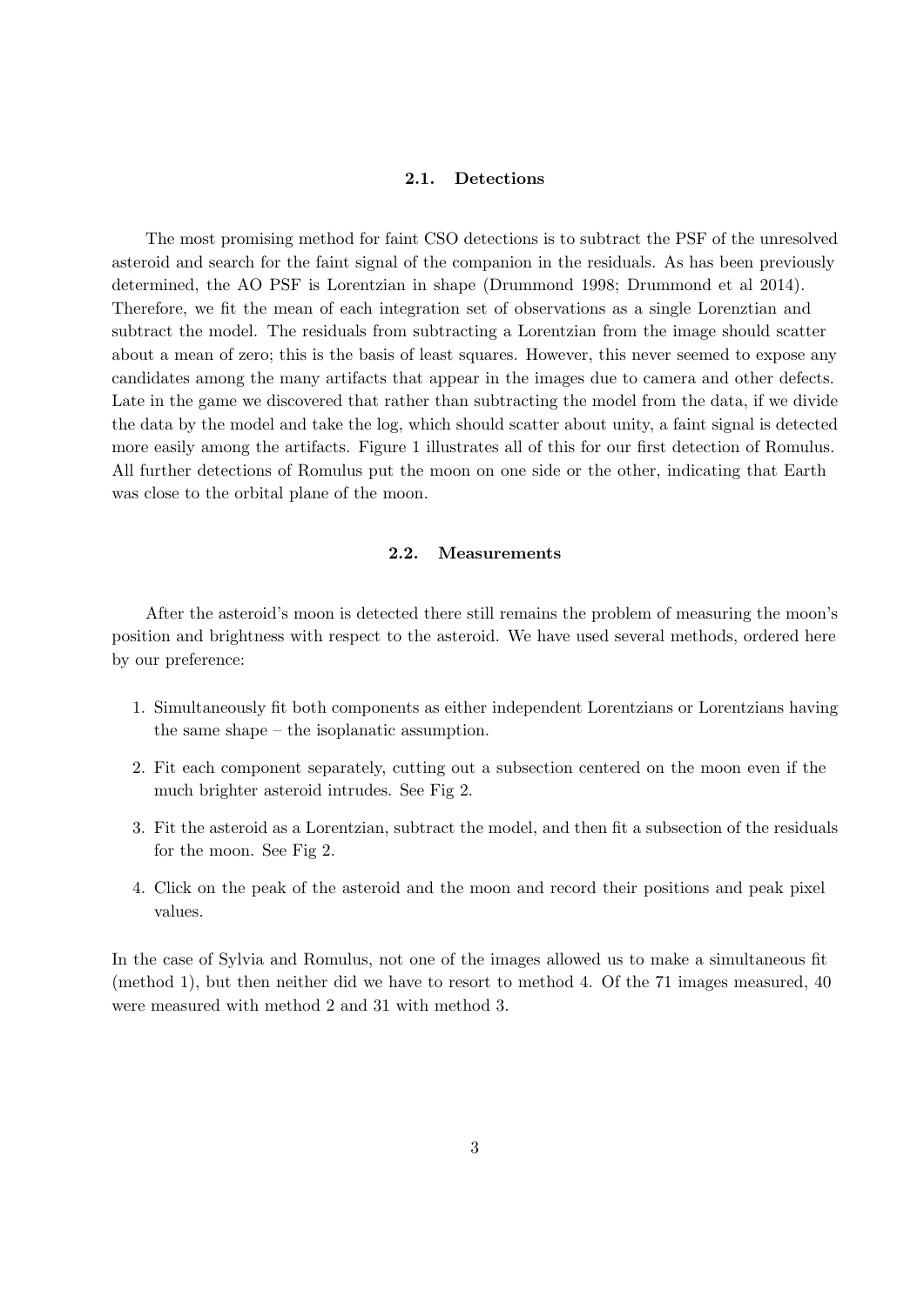

Fig. 1.— The fit of our first detection of Romulus. At upper left is the mean of five 10 sec observations, at upper right is the Lorentzian fit to the asteroid, and at lower left is the difference between the image and the model. The moon is very difficult to see in the residuals and can easily be overlooked. At bottom right, the moon shows up much better in the log of the ratio of the image and model. The axes are pixels.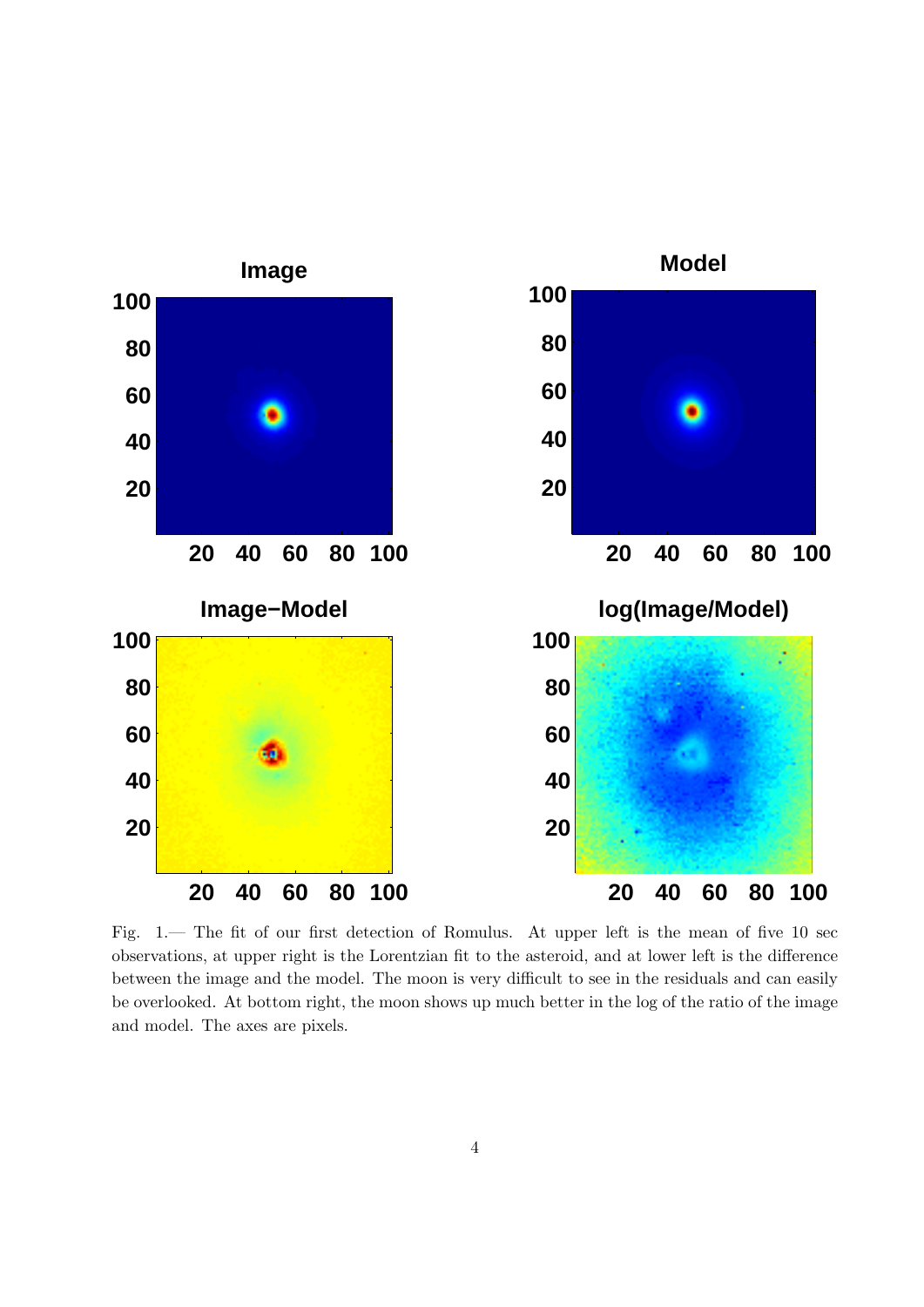

Fig. 2.— Methods 2 and 3 for measuring Sylvia and Romulus. At left, a small subsection of the image can be fit for Romulus. Or, at right, a subsection of the lower left subplot in Figure 1, residuals from the fit of Sylvia can be fit for Romulus. Notice the intrusion of Sylvia from the lower right. In this case only method 3 could be performed, i.e., converged to a solution. The axes are pixels.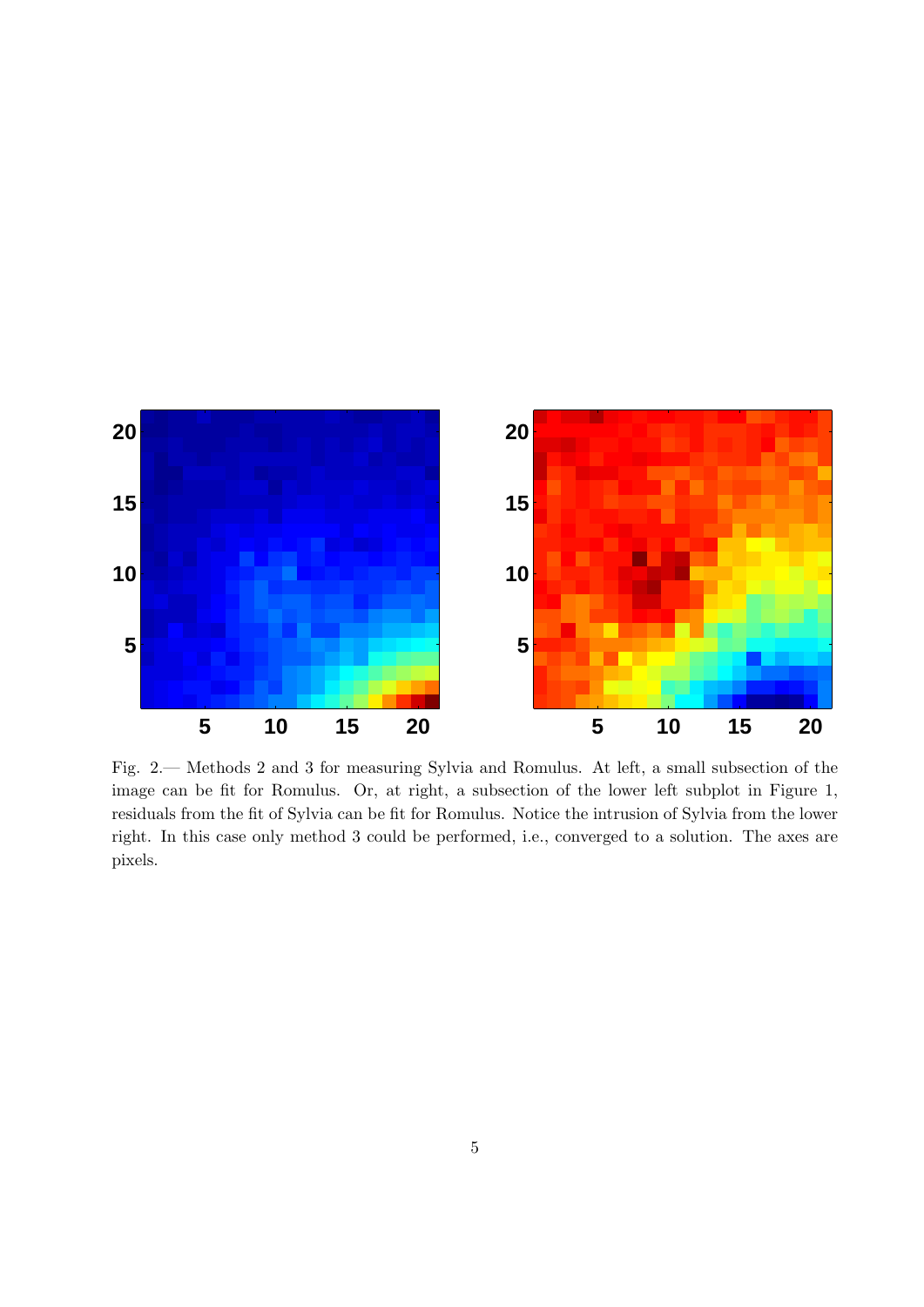# **3. Conclusions**

Figure 3 shows the positions of Romulus, where the 71 measured positions are condensed down to 11 distinct times, superimposed on the orbit we derive from our images. We only detected Romulus at elongations, out to 0.67<sup> $\prime\prime$ </sup> (3.2  $\mu$ m), and never less than 0.4<sup> $\prime\prime$ </sup> (1.9  $\mu$ m) away from Sylvia. Figure 4 shows the elliptical apparent orbit and the true circular orbit plotted over the USA, as well as the actual size and shape of Sylvia derived by inverting lightcurves (Durech et al 2011). With the orbital semimajor axis of 1355 km and the 3.6412 day period, together with the volume from Durech et al (2011), we derive a bulk density of 1.37*±*0*.*04 gm/cm<sup>3</sup> , in agreement with Fang et al (2012) and Berthier et al (2014).

The difficulty of detecting and measuring the moon around an asteroid is quite similar to detecting and measuring the approach of a small satellite to a larger one at GEO. The average ∆ mag between Romulus and Sylvia was 4.8 in the J-band, a factor of *∼* 81 in area or *∼* 9 in diameter, which by extension to GEOs, would be two objects of 36 and 4 m in diameter. Observations of asteroids with moons will continue to be useful targets for the SOR to hone our CSO capability.



Fig. 3.— Orbit of Romulus with SOR data. Individual apparent orbits and lines of nodes (red lines across ellipse in 2015) are drawn for each data point, where the orbit for the one point from 2012 stands out as the more open ellipse. The axes are km at the asteroid.